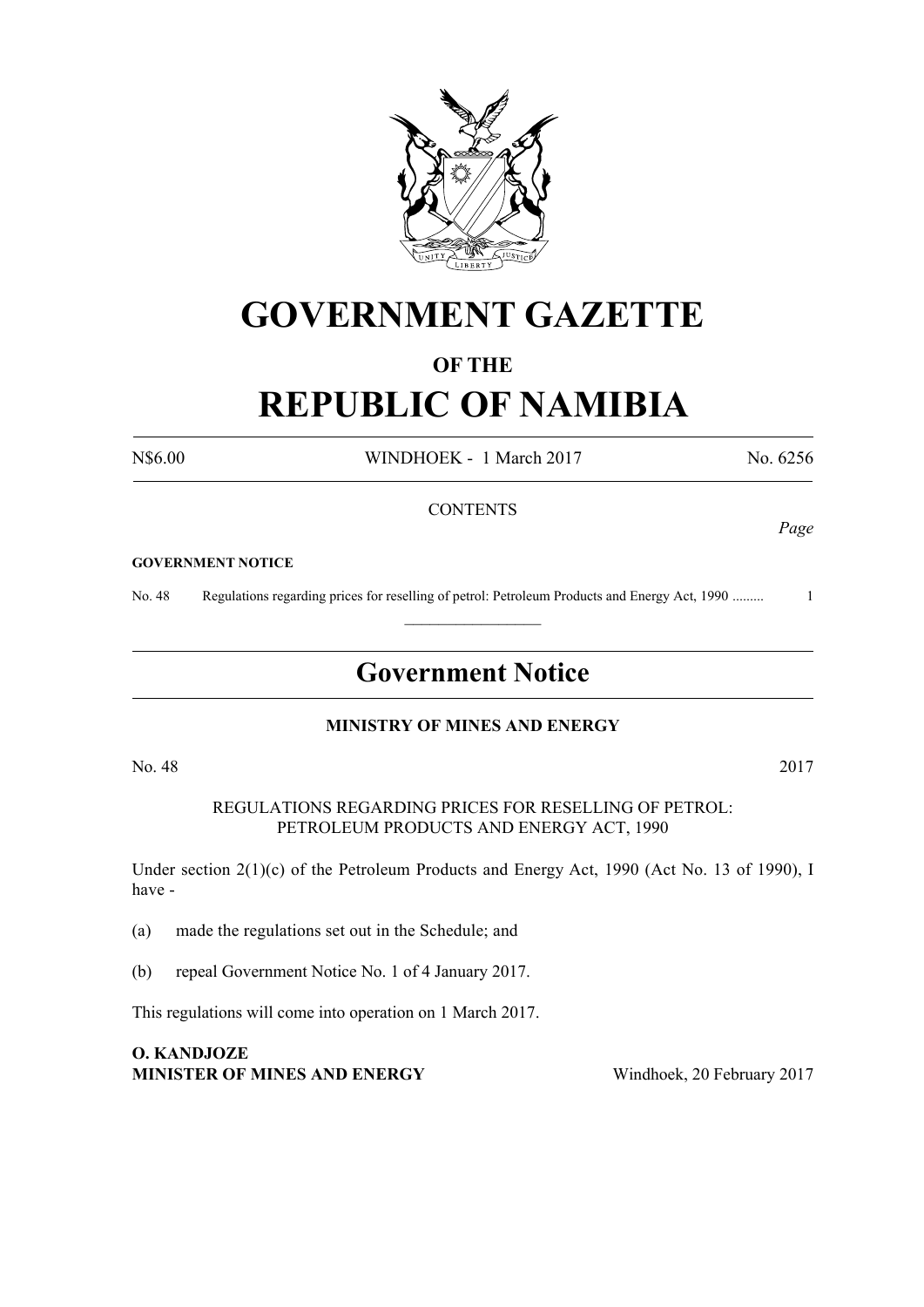#### **SCHEDULE**

#### **PRICES AT WHICH PETROL MAY BE RESOLD**

#### **Definitions**

**1.** In these regulations, a word or an expression defined in the Petroleum Products and Energy Act, 1990 (Act No. 13 of 1990) have that meaning and unless the context otherwise indicates -

"petrol" includes any mixture of petrol with any other substance, which mixture can be used as fuel for the operation of a spark ignition engine;

 "reseller" means any person who, whether he or she has a petrol pump in operation in terms of an arrangement with a wholesale distributor or not, acquires petrol directly from a wholesale distributor and sells it to any other person in the course of or as part of the activities of a business carried on by him or her, but does not include any such person in relation to petrol which he or she sells in terms of an agreement with a wholesale distributor only in quantities of not less than 200 litres at a time;

"the Act" means the Petroleum Products and Energy Act, 1990 (Act No. 13 of 1990);

"wholesale distributor" means any person to whom a wholesale licence has been issued under the Petroleum Products and Energy Act, 1990 (Act No. 13 of 1990), and includes -

- (a) any person who is deemed to be a wholesaler under that Act; and
- (b) any of the licensed oil companies or traders referred to in regulation 2.

#### **Licensed oil companies or traders**

**2.** The following are licensed oil companies or traders that are regarded as wholesale distributors.

| Pandu Trading Company (Proprietary) Limited                    | Licence $W/1/2000$  |
|----------------------------------------------------------------|---------------------|
| Total Namibia (Proprietary) Limited                            | Licence $W/2/2000$  |
| Caltex Oil (Namibia) (Proprietary) Limited                     | Licence $W/3/2000$  |
| Bachmus Oil & Fuel Supplies (Proprietary) Limited              | Licence $W/4/2001$  |
| Shell Namibia Limited                                          | Licence $W/5/2001$  |
| BP Namibia (Proprietary) Limited                               | Licence $W/6/2001$  |
| Engen Namibia (Proprietary) Limited                            | Licence W/ 7/2001   |
| <b>LVW</b> Boerediens                                          | Licence $W/8/2001$  |
| Kunene Net Oil Brokers                                         | Licence $W/9/2001$  |
| Namibia Fuel                                                   | Licence $W/10/2002$ |
| Namibia Petroleum Trading & Distribution (Proprietary) Limited | Licence $W/11/2002$ |
| Internam Shipping (Proprietary) Limited                        | Licence W/12/2002   |
| Internam Automotive & Fuel Supplies (Proprietary) Limited      | Licence W/13/2002   |
| Jaco N van Dyk                                                 | Licence $W/14/2002$ |
| Ombuga Oil Company (Proprietary) Limited                       | Licence W/15/2003   |
| Rhino Trek                                                     | Licence W/16/2003   |
| Norwegian Seaways Namibia (Pty) Ltd                            | Licence W/17/2003   |
| Namibia Energy Corporation (Pty) Ltd                           | Licence W/18/2004   |
| Namibia Liquid Fuel (Pty) Ltd                                  | Licence W/19/2004   |
| Namibia Prima Traders (Pty) Ltd                                | Licence W/20/2004   |
| Central Oil Namibia                                            | Licence W/21/2004   |
| Lia Holdings (Pty) Ltd                                         | Licence $W/22/2004$ |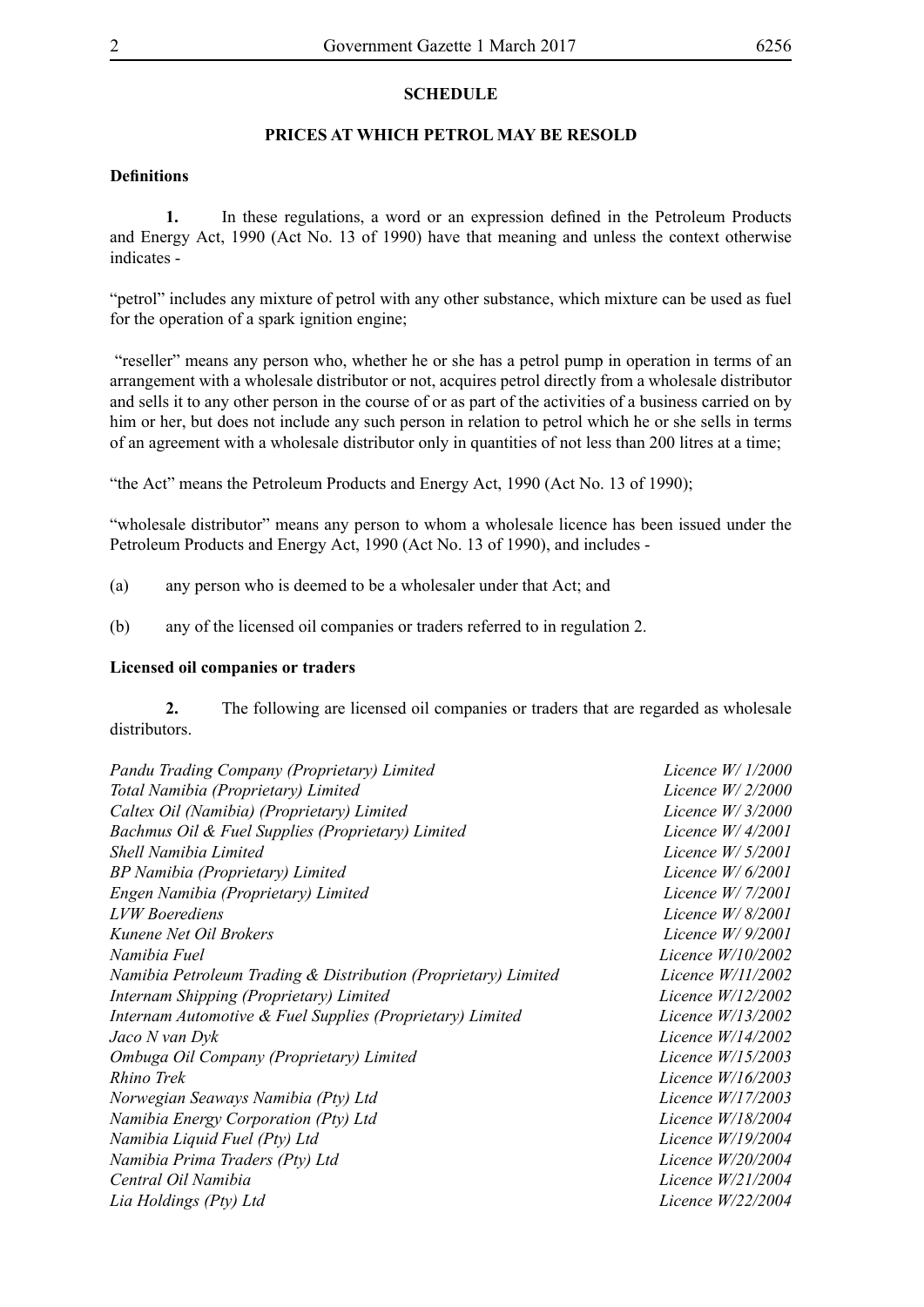*African Legend Energy Namibia (Pty) Ltd Licence W/23/2005 Franchise Namibia cc* Licence W/24/2006 *Namibia Future Petroleum & Marketing Licence W/25/2006 SANOCOR Africa Energy (Pty) Ltd Licence W/26/2006 Namib Contract Haulage (Pty) Ltd Licence W/27/2006 Northern Fuel Distribution cc Licence W/28/2006 World Marine & Offshore Supply Company (Pty) Ltd Licence W/29/2007 Patizana Consultancy Service cc Licence W/30/2007 Puma Energy Pty Ltd Licence W/31/2014 Abraham Kazeundja Licence W/32/2007 Hapilo Energy cc Licence W/33/2007 Situmbeko Petroleum Suppliers CC Licence W/34/2007 United Africa Group (Pty) Ltd Licence W/35/2007 NAMWORLD Fuel Company (Pty) Ltd Licence W/36/2007 Noble Investment (Pty) Ltd Licence W/37/2007 Daniel Deon Van Vuuren License W/38/2008 Waddin General Retail (Pty) Ltd License W/39/2008 Namibia Oil Refinery Ltd License W/40/2008 Petro Energy Namibia License W/41/2008 Petro Logistics cc License W/42/2008 Nam-Russia Trading Enterprise cc License W/43/2008 M&C Freight Service cc License W/44/2008 MZOHS Investment Holding cc License W/45/2008 Fossil Investment Holding Pty Ltd License W/46/2008 Rentech Trading cc License W/47/2008 Jowells Transport Namibia License W/48/2008 David Joh Barty License W/50/2008 The Suppliers Ana Service Cc License W/51/2008 Omega Shipping Namibia License W/57/2009 Linktel Shipping Agency License W/58/2009 JR Fuel Suppliers Cc License W/59/2009 Rentech Trading Cc Cc License W/60/2010 Corridor Petroleum Investment Pty Ltd License W/61/2010 Namibia Petroleum Industry Consultancy Agent License W/62/2010 Shetu Trading cc License W/63/2010 Manifest Investment (Pty) Ltd License W/64/2010 Central Destribution (Pty) Ltd License W/65/2010 Orban Investment Four woo two (Pty) Ltd License W/66/2010 Sky – Way Investment cc License W/67/2010 Roama Fuel Destributors License W/69/2010 Home Away Investments CC T/A Frontline suppliers & Logistics cc License W/70/2010 Thula Investments CC License W/71/2011 A S P Group Holdings (Pty) Ltd License W/72/2011 AMIS Energy (Pty) Ltd License W/73/2011 WVM Investments License W/74/2011 Frontline Supplies and Logistics CC License W/75/2011 Lucks Oil and Energy License W/76/2011 Moshana Investment CC License W/79/2011 Naapotje Trading CC* License W/80/2011 *Afritech Oil & Gas (Pty) Ltd License W/78/2012 Renard Hatting License W/83/2012 Namiba General Suppliers t/a NGS Marine License W/84/2012 MS Trading Enterprise CC* License W/85/2012 *Petrosol Petroleum Solutions License W/86/2012 Energy House Namibia CC License W/87/2012*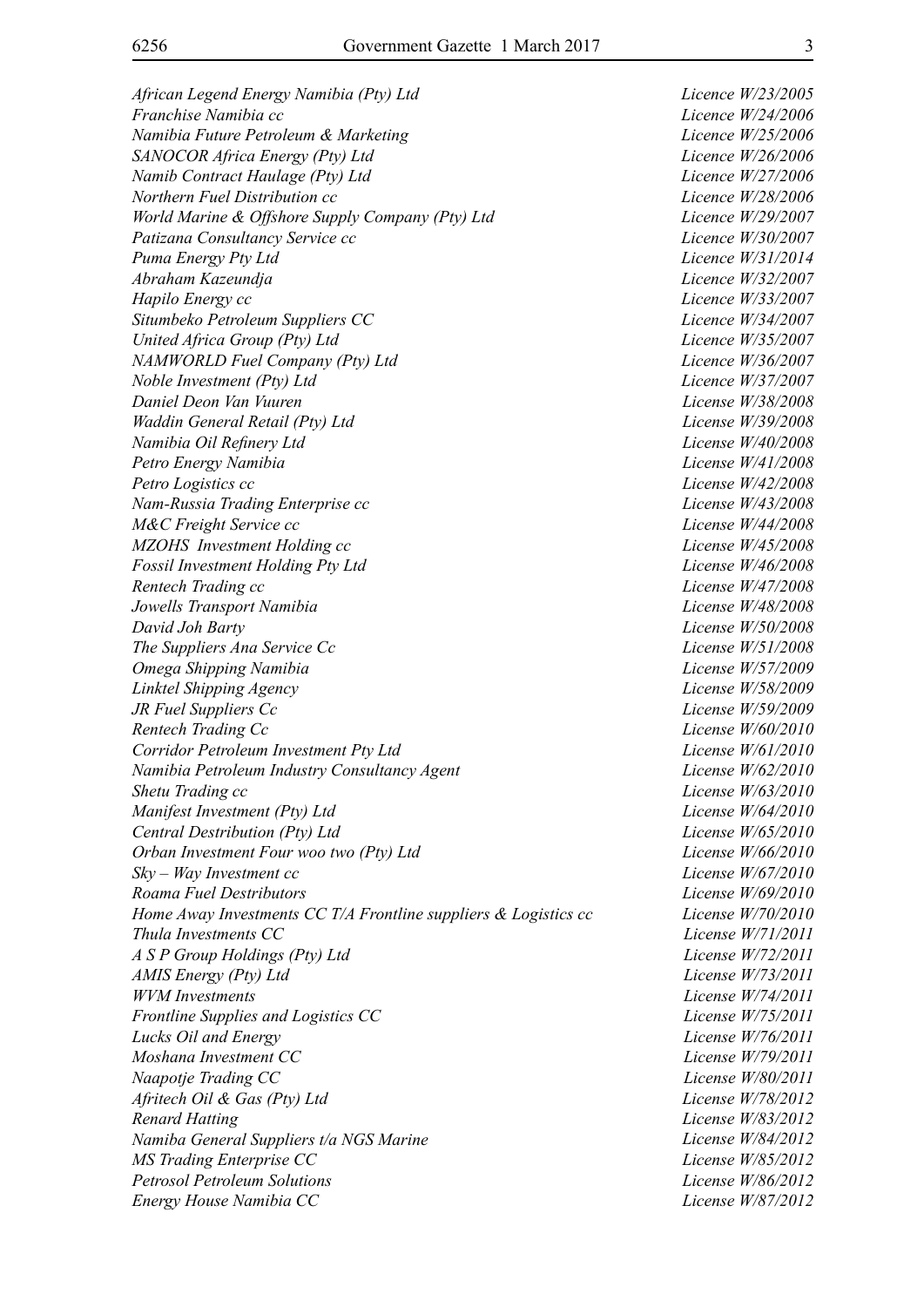*Umoja Oil & Fuel Suppliers CC License W/88/2012 OBM Petroleum Distributors License W/89/2012 Ferbes Management Services CC License W/90/2012 Mobitek CC License W/91/2012 Ondere Investment Holdings (Pty) Ltd License W/92/2012 Brandberg Trading Enterprises CC License W/93/2012 JDP Fuel and Gas Reserve (Pty) Ltd License W/94/2012 Regal Investments cc Licence W/95/2012 W. A Dodds T/A Licence W/96/2013 Erongo Fuel Distributors cc Licence W/98/2014 Lunganda Fuel Distributors cc Licence W/99/2013 Namib Marine Services Pty Ltd Licence W/100/2013 Sunrise Investments CC Licence W/101/2013 Petro Africa Pty LTD Licence W/102/2013 GFS Investments CC Licence W/103/2013 Windhoek Fuel Centre CC Licence W/104/2013 Cross Border Vehicle Traders Licence W/105/2013 Yes Trading & Investment CC Licence W/106/2013 Pegasus Fuels CC Licence W/107/2013 HBH Construction and Services CC Licence W/108/2013 West Coast Energy Pty Ltd Licence W/109/2014 Back to Back Investments CC Licence W/110/2013 Tania Botha CC Licence W/111/2013 SEN Petroleum CC Licence W/112/2013 Namenergy Resources Pty Ltd Licence W/113/2014 Rodney Andreas Transport CC Licence W/114/2013 First Investment CC Licence W/115/2013 Hendrik Dawids CC Licence W/116/2013 Moonstone Trading Enterprises CC Licence W/117/2013 Versatile Environmental Consulting CC Licence W/118/2013 Good Fellas Investment CC Licence W/119/2014 Moonstone Investment CC Licence W/121/2014 Caprivi Investment CC Licence W/124/2014 Lapka Investments CC Licence W/125/2014 Hallie Investments CC Licence W/126/2014 Mokolian Energy Pty Ltd Licence W/127/2014 Unlimited Investments Pty Ltd Licence W/128/2014 Du Preez Petroleum CC Licence W/129/2014 Extreme Customs Cleaning Services CC Licence W/130/2014 Alushe Multi Services CC Licence W/131/2014 Demshi Investment Holdings Pty Ltd Licence W/132/2014 Blue Sea Trading Enterprise CC Licence W/134/2014 Gold Rush Trading Number Twenty CC Licence W/136/2014 JKI Petroleum CC Licence W/137/2014 Monjasa Namibi (Pty) Ltd Licence W/97/2012 Gear Petroeum CC Licence W/138/2015 AA Petroleum S/S CC Licence W/139/2015 Queen Mwetako Investments CC Licence W/140/2015 Chekai Investments CC Licence W/141/2015 North Gate Investments CC Licence W/142/2015 Gaya Investments CC Licence W/143/2015 Helao Nafidi S/S Licence W/144/2015 Trans Hydrocarbon Namibia CC Licence W/145/2015 Renu Energy Namibia CC Licence W/146/2015 Southman Investments (Pty) Ltd Licence W/147/2015*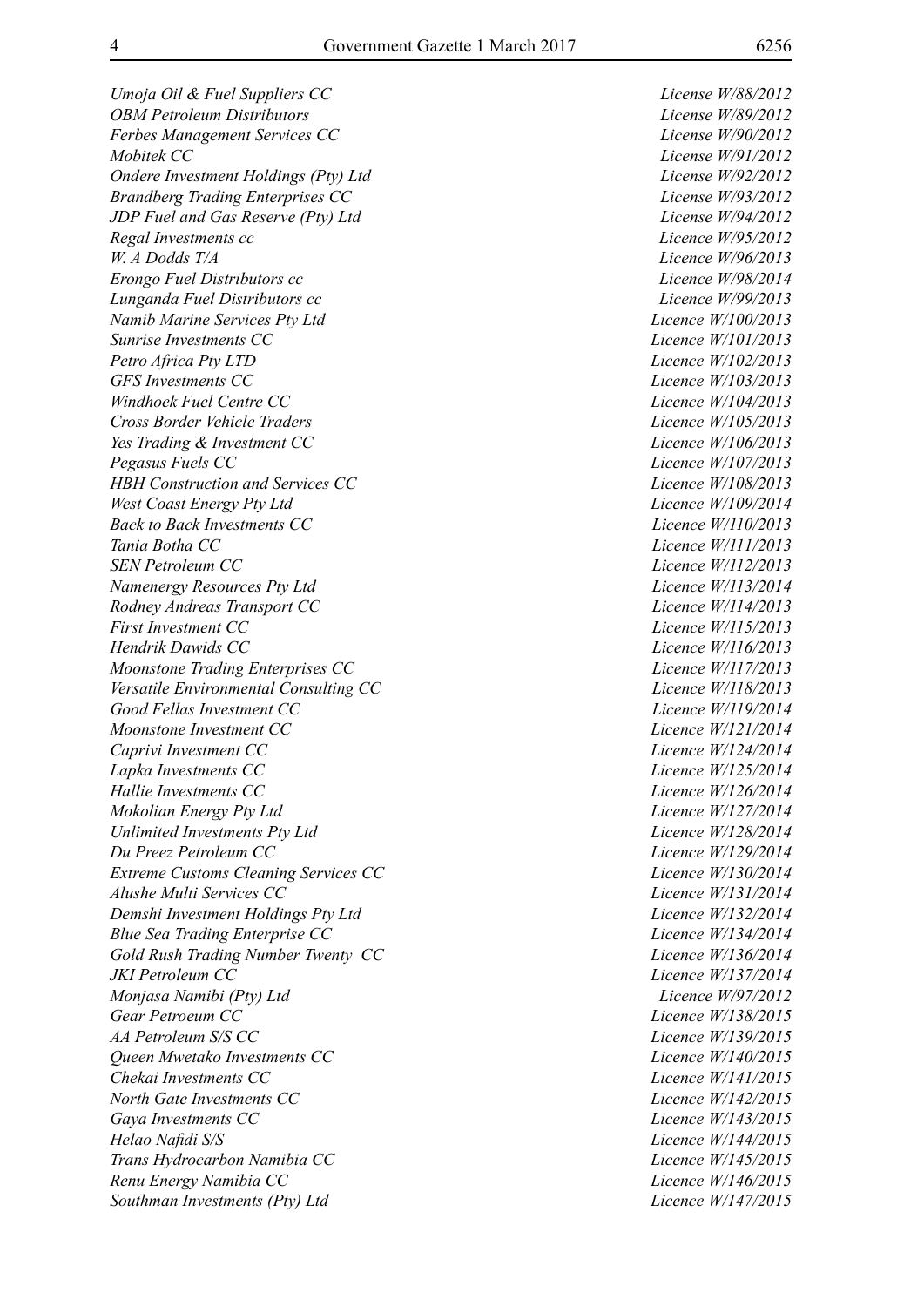*Tenya Logistics CC T/A OPS Fuel CC Licence W/148/2015 Sheikh Investment CC Licence W/150/2015 Seed Trading CC Licence W/151/2015 Tate Energy (Pty) Ltd Licence W/152/2015 Vigor Investment CC Licence W/154/2015 Ten Foot Investments (Pty) Ltd Licence W/155/2016 Uunongo Technologies CC Licence W/156/2016 Herman Karimbue Licence W/157/2016 Estrela Petroleum CC Licence W/158/2016 Coastal Oil & Fuel Suppliers CC Licence W/159/2016 Tank-Up Petroleum Namibia (Pty) Ltd Licence W/160/2016 Continental Oil & Gas Licence W/161/2016 Eco Energy Fuel and Oil Trading Licence W/163/2016 Omuramba Rural East Point Suppliers CC Licence W/164/2016 Luxury Two Hundred and Fourty Eight (Pty) Ltd Licence W/165/2016*

#### **Reselling price of petrol**

**3.** The prices at which 95 octane unleaded petrol may be sold by a reseller to any person at any place mentioned in the Annexure is the price indicated opposite the place concerned.

#### **ANNEXURE 1**

(Regulation 2(1))

| <b>PLACE</b>                          | Retail Price in c/l 95<br><b>ULP Octane</b><br>01 March 2017 |
|---------------------------------------|--------------------------------------------------------------|
| AI-AIS                                | 1158.0                                                       |
| <b>BEN HUR FARM</b>                   | 1150.0                                                       |
| <b>ANDARA</b>                         | 1140.0                                                       |
| <b>BETTA</b>                          | 1144.0                                                       |
| <b>ARANOS</b>                         | 1159.0                                                       |
| <b>ARIAMSVLEI</b>                     | 1158.0                                                       |
| <b>ARIS</b>                           | 1140.0                                                       |
| <b>AROAB</b>                          | 1150.0                                                       |
| <b>ASAB</b>                           | 1154.0                                                       |
| <b>AUS</b>                            | 1150.0                                                       |
| <b>BANGANI</b>                        | 1140.0                                                       |
| <b>BUITEPOS</b>                       | 1155.0                                                       |
| <b>BERSEBA</b>                        | 1150.0                                                       |
| <b>BETHANIEN</b>                      | 1150.0                                                       |
| <b>BRANDBERG</b>                      | 1120.0                                                       |
| <b>BRAKWATER</b>                      | 1140.0                                                       |
| DEKKA CONSTR. (PAST USAKOS)           | 1122.0                                                       |
| DEI GRACIA (Otjipiro-Waterberg Lodge) | 1155.0                                                       |
| <b>BUFFALO (COC ONLY)</b>             | 1140.0                                                       |
| <b>DANKBAAR FARM</b>                  | 1155.0                                                       |
| <b>BULLSPORT</b>                      | 1164.0                                                       |
| <b>CHAMAITES</b>                      | 1150.0                                                       |
| <b>CHIEBELLA ESTATES</b>              | 1158.0                                                       |
| <b>COBLENS STORE</b>                  | 1150.0                                                       |
| <b>DUIKERSVLEI</b>                    | 1151.0                                                       |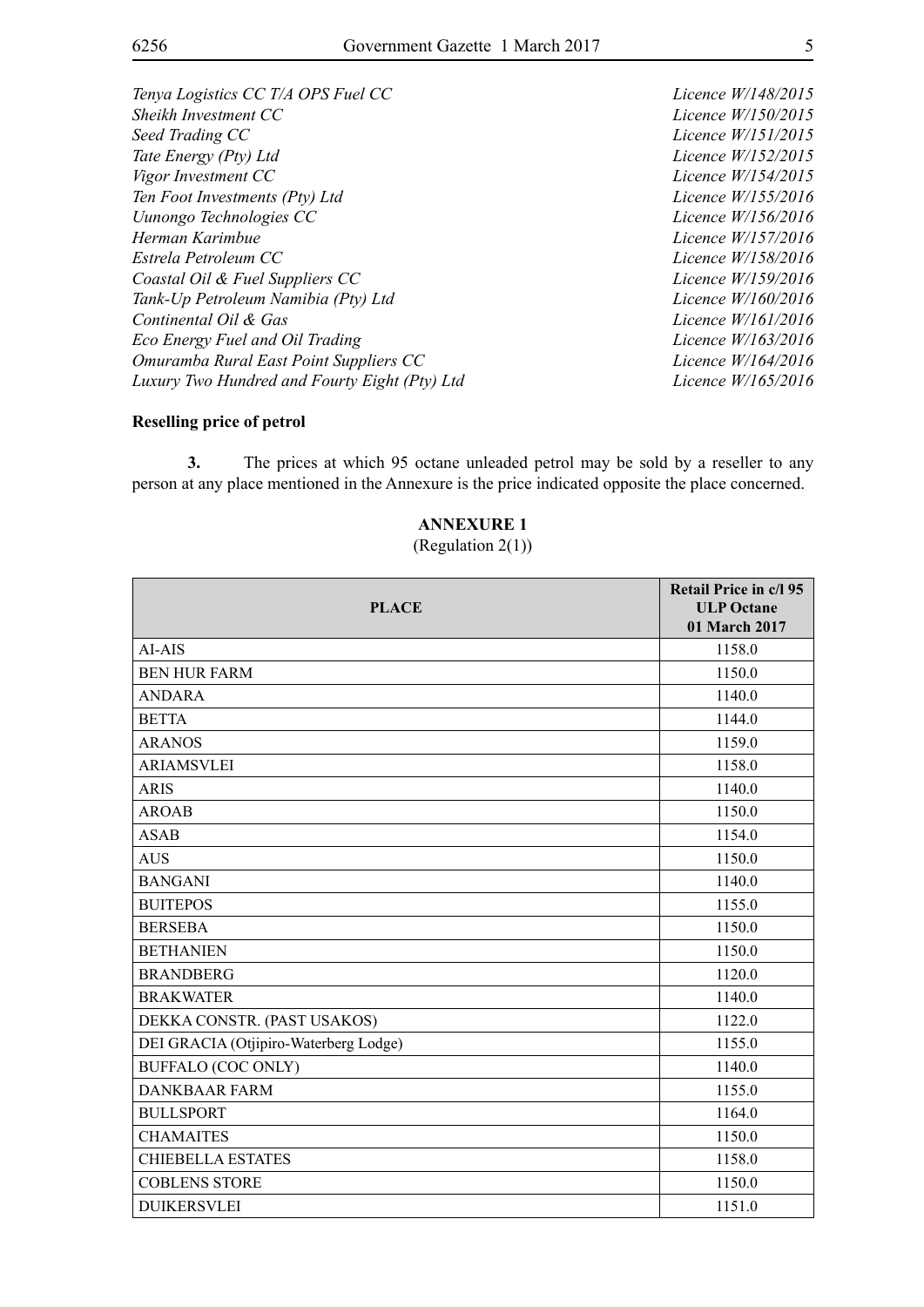| DIPCAPDI SCHOOL                              | 1150.0 |
|----------------------------------------------|--------|
| K.E. 3                                       | 1144.0 |
| DEKKA CONSTR. (PRE USAKOS)                   | 1120.0 |
| <b>DONKERSAND</b>                            | 1119.0 |
| <b>KRIES HOTEL</b>                           | 1149.0 |
| <b>DIKDOORN</b>                              | 1151.0 |
| <b>ELDERS</b>                                | 1155.0 |
| ELBE COPPER MINE                             | 1130.0 |
| <b>DORDABIS</b>                              | 1146.0 |
| <b>GROSSBARMEN</b>                           | 1136.0 |
| ENDOLA - OHANGWENA REGION                    | 1139.0 |
| <b>EKUJA</b>                                 | 1148.0 |
| <b>ETUNDA</b>                                | 1124.0 |
| <b>EORONDEMBA</b>                            | 1150.0 |
| <b>ENGELA</b>                                | 1139.0 |
| <b>HALALI</b>                                | 1160.0 |
| EPIKURO 10                                   | 1171.0 |
| <b>EPIKURO 3</b>                             | 1171.0 |
| ERNST MEYER SCHOOL                           | 1150.0 |
| <b>GOBABIS</b>                               | 1141.0 |
| <b>NOMTSAS</b>                               | 1134.0 |
| <b>FARM TRADOS NO 92</b>                     | 1148.0 |
| <b>GAMIS</b>                                 | 1162.0 |
| <b>GAMSBERG</b> (COC)                        | 1124.0 |
| <b>GHANSIES</b>                              | 1132.0 |
| <b>GIBEON</b>                                | 1152.0 |
| <b>GOAGEB</b>                                | 1150.0 |
| <b>GOBABEB</b> (Desert Research Foundations) | 1117.0 |
| <b>AMINIUS</b>                               | 1161.0 |
| <b>GOCHAS</b>                                | 1159.0 |
| <b>GROOTFONTEIN</b>                          | 1140.0 |
| <b>HOCHVELD</b>                              | 1144.0 |
| <b>GRUNAU</b>                                | 1158.0 |
| <b>GUISES</b>                                | 1169.0 |
| <b>MAHANENE</b>                              | 1139.0 |
| <b>HARDAP</b>                                | 1149.0 |
| <b>HARIBES</b>                               | 1151.0 |
| HEKEL SERVICE                                | 1153.0 |
| <b>HELENA FARM</b>                           | 1158.0 |
| HELMERINGHAUSEN                              | 1142.0 |
| <b>HENTIES BAY</b>                           | 1112.0 |
| <b>KANDUMI STORE</b>                         | 1128.0 |
| <b>HOLOOG</b>                                | 1150.0 |
| <b>ISABIS</b>                                | 1148.0 |
| K. E. 13                                     | 1141.0 |
| <b>KALKFELD</b>                              | 1142.0 |
| <b>KAMANJAB</b>                              | 1155.0 |
| <b>KALKRAND</b>                              | 1153.0 |
| <b>KHORIXAS</b>                              | 1132.0 |
|                                              |        |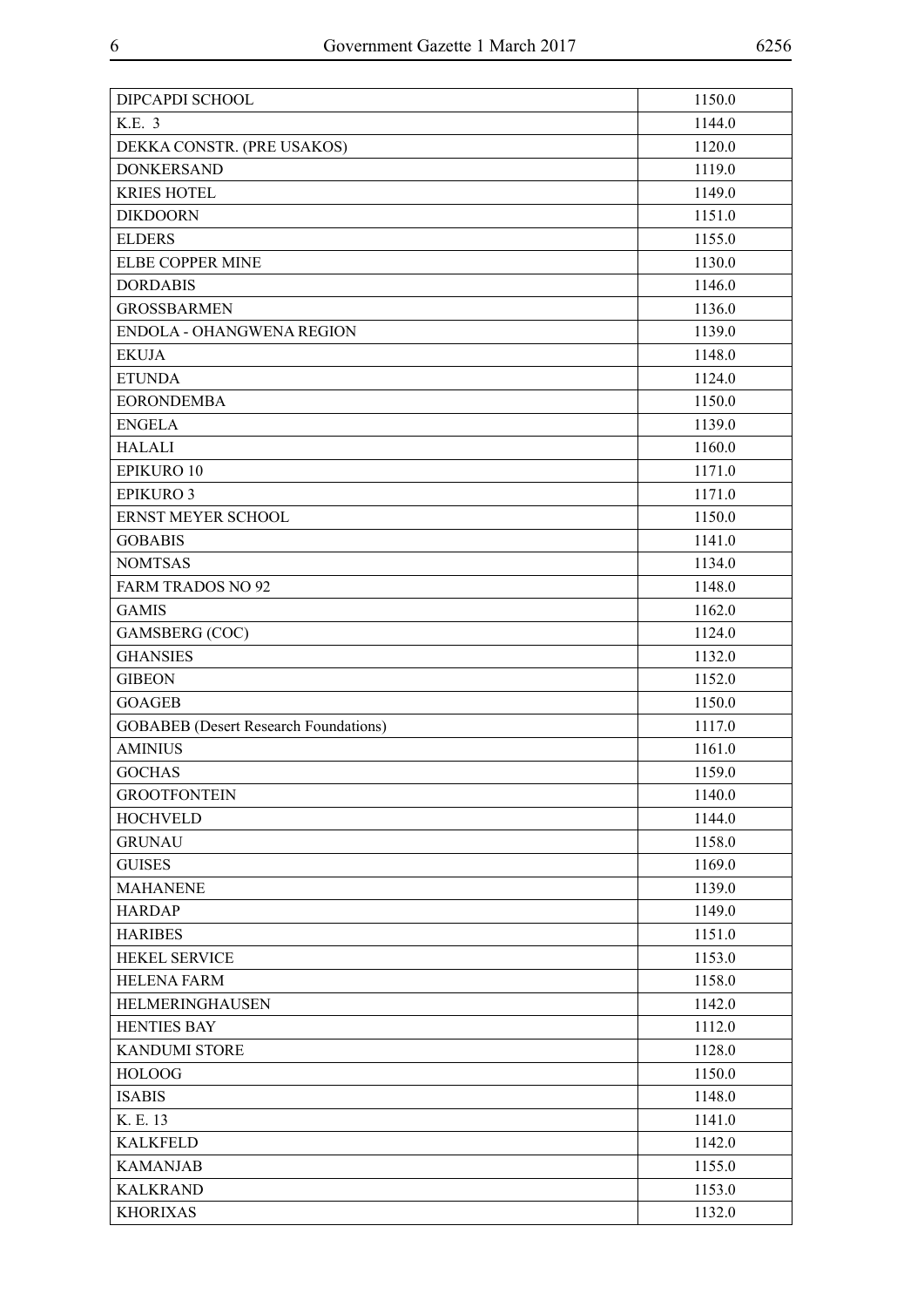| <b>MIDGARD</b>             | 1139.0 |
|----------------------------|--------|
| <b>KARASBURG</b>           | 1158.0 |
| <b>KARIBIB</b>             | 1122.0 |
| KATIMA MULILO              | 1140.0 |
| <b>KAVANGO RANCHES</b>     | 1140.0 |
| <b>KEETMANSHOOP</b>        | 1150.0 |
| <b>KOBLENS</b>             | 1156.0 |
| <b>KLEIN KARAS</b>         | 1158.0 |
| <b>KLEIN MENASSE</b>       | 1150.0 |
| <b>KLEIN-AUB</b>           | 1160.0 |
| <b>MOUNT ETJO</b>          | 1146.0 |
| <b>KOES</b>                | 1150.0 |
| <b>KOMBAT</b>              | 1150.0 |
| <b>KONGOLA</b>             | 1140.0 |
| <b>KORRIDOR POS 13</b>     | 1161.0 |
| <b>KRANZBERG MINE</b>      | 1130.0 |
| <b>OTAVI</b>               | 1137.0 |
| <b>LB GARAGE</b>           | 1156.0 |
| LEONARDVILLE               | 1156.0 |
| <b>LEPEL STORE</b>         | 1134.0 |
| <b>LINYANTI</b>            | 1140.0 |
| <b>LITHIUM MINE</b>        | 1125.0 |
| <b>LUDERITZ</b>            | 1150.0 |
| <b>LUHEBU DISTRICT</b>     | 1149.0 |
| <b>MANGETTI</b>            | 1139.0 |
| <b>MAKKANOR</b>            | 1150.0 |
| <b>MALTAHOHE</b>           | 1156.0 |
| <b>MOKUTI LODGE</b>        | 1151.0 |
| <b>MARIENTAL</b>           | 1142.0 |
| <b>NEUDAM</b>              | 1139.0 |
| MILE 108 TN                | 1122.0 |
| MILE 72 TN                 | 1117.0 |
| <b>NAMUTONI</b>            | 1153.0 |
| <b>OKAKARARA</b>           | 1132.0 |
| <b>MUKWE</b>               | 1140.0 |
| <b>MURURANE</b>            | 1140.0 |
| <b>MUSESE</b>              | 1140.0 |
| <b>MUTJAVIKUA F</b>        | 1150.0 |
| <b>NAMIB RESTCAMP</b>      | 1127.0 |
| <b>ODIBO</b>               | 1139.0 |
| <b>NEI-NEIS</b>            | 1124.0 |
| <b>NEPARA</b>              | 1140.0 |
| <b>OKAHANDJA</b>           | 1128.0 |
| <b>NINA</b>                | 1155.0 |
| NKURENKURU                 | 1140.0 |
| <b>OMAJETTE CONCESSION</b> | 1134.0 |
| <b>NOODBURG</b>            | 1153.0 |
| <b>NOORDOEWER</b>          | 1158.0 |
| <b>NYANGANA</b>            | 1140.0 |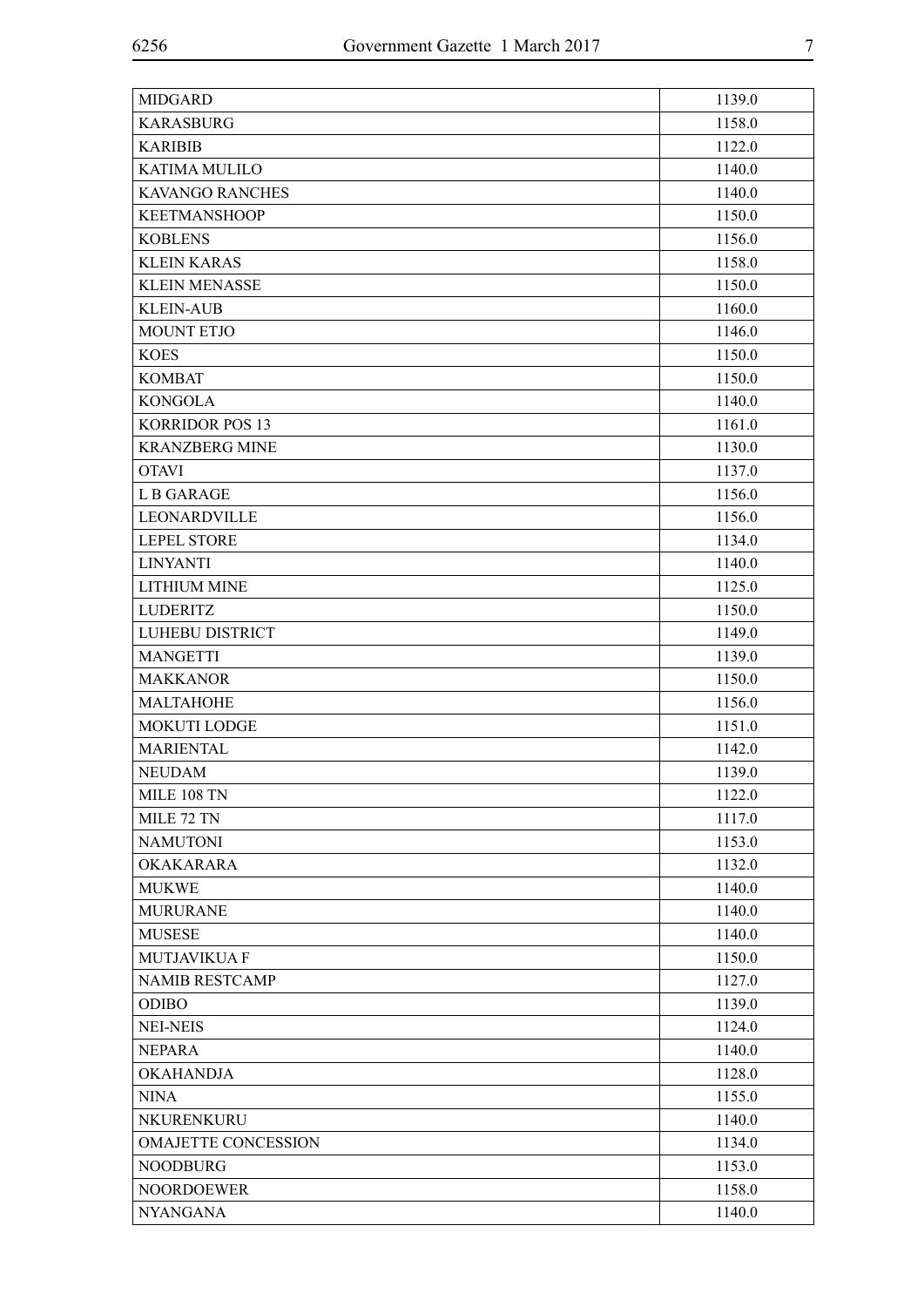| <b>OHANGWENA</b>                                   | 1139.0 |
|----------------------------------------------------|--------|
| <b>OKONGO</b>                                      | 1139.0 |
| <b>OKOMBAHE</b>                                    | 1136.0 |
| <b>OKAUKUEJO</b>                                   | 1153.0 |
| <b>OMAPUMBA S/STATION</b>                          | 1132.0 |
| <b>OMAFO</b>                                       | 1139.0 |
| OKAMATAPATI                                        | 1132.0 |
| <b>OTJIMBINGWE</b>                                 | 1141.0 |
| <b>OKONDJATU</b>                                   | 1132.0 |
| <b>OMBALANTU</b>                                   | 1139.0 |
| <b>OMUTHIYA</b>                                    | 1139.0 |
| <b>OMARURU</b>                                     | 1129.0 |
| <b>OMATJENNE</b>                                   | 1140.0 |
| <b>SESRIEM</b>                                     | 1132.0 |
| <b>OMBIKA</b>                                      | 1151.0 |
| <b>ONDANGWA</b>                                    | 1139.0 |
| <b>OPUWO</b>                                       | 1132.0 |
| <b>OMEGA</b>                                       | 1140.0 |
| <b>OMITARA</b>                                     | 1148.0 |
| <b>OMURAMBA FARM</b>                               | 1156.0 |
| <b>OKAHAO</b>                                      | 1139.0 |
| <b>ONGWEDIVA</b>                                   | 1139.0 |
| <b>ONDEROMBUA</b>                                  | 1156.0 |
| <b>ONDEROMPABA</b>                                 | 1155.0 |
| <b>OKASHANA</b>                                    | 1139.0 |
| <b>ONIIPA</b>                                      | 1139.0 |
| <b>ONHGA</b>                                       | 1139.0 |
| <b>ONYAANYA</b>                                    | 1139.0 |
| ONYUULAYE DISTRICT (Omyuulae Trading & Investm Co) | 1139.0 |
| <b>OSHAKATI</b>                                    | 1139.0 |
| ORUNAHI                                            | 1132.0 |
| <b>DERM STORE</b>                                  | 1153.0 |
| <b>OSIRE</b>                                       | 1146.0 |
| <b>OSHIGAMBO</b>                                   | 1139.0 |
| <b>OSHIKANGO</b>                                   | 1139.0 |
| <b>OSHIKUKU</b>                                    | 1139.0 |
| <b>OSHIVELO</b>                                    | 1139.0 |
| <b>RUACANA</b>                                     | 1139.0 |
| <b>OTJIWARONGO</b>                                 | 1132.0 |
| RIETFONTEIN (UCHAB)                                | 1146.0 |
| <b>OTJIHASE</b>                                    | 1140.0 |
| <b>OTJINENE</b>                                    | 1128.0 |
| <b>OVITOTO</b>                                     | 1138.0 |
| <b>OTJITUUO</b>                                    | 1152.0 |
| <b>OTUMBOROMBONGA</b>                              | 1132.0 |
| OTJIWARONGO POS 11                                 | 1158.0 |
| <b>OTJOWIKAMBO</b>                                 | 1149.0 |
| <b>OUTJO</b>                                       | 1142.0 |
| PALMWAG                                            | 1132.0 |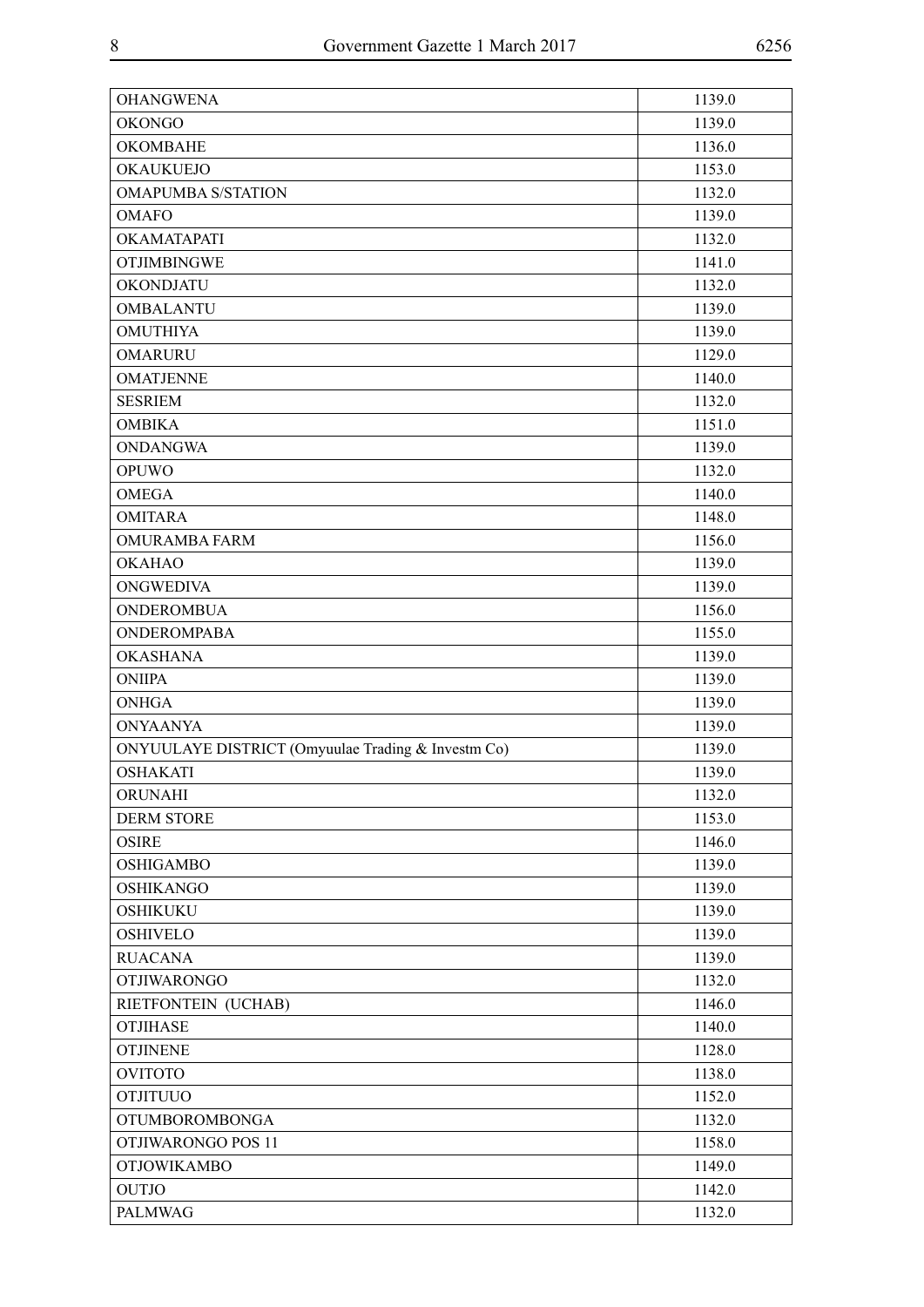| <b>STEINHAUSEN</b>                     | 1149.0 |
|----------------------------------------|--------|
| <b>SESFONTEIN</b>                      | 1132.0 |
| PLESSIS FARM (NISWA)                   | 1153.0 |
| <b>REHOBOTH</b>                        | 1146.0 |
| <b>REHOBOTH STASIE</b>                 | 1144.0 |
| <b>BRAUNFELS</b>                       | 1132.0 |
| <b>RIETOOG</b>                         | 1166.0 |
| RIETQUELLE-AMINUIS                     | 1161.0 |
| <b>ROSH PINAH</b>                      | 1150.0 |
| <b>TSANDI</b>                          | 1139.0 |
| <b>RUNDU</b>                           | 1140.0 |
| <b>SAMBIU</b>                          | 1140.0 |
| <b>SANDVELD</b>                        | 1155.0 |
| <b>SCHLIP</b>                          | 1156.0 |
| <b>SEEHEIM</b>                         | 1150.0 |
| <b>SEEIS</b>                           | 1142.0 |
| STOP <sub>95</sub>                     | 1144.0 |
| <b>STAMPRIET</b>                       | 1152.0 |
| <b>SHADIKONGORO</b>                    | 1140.0 |
| <b>SHITEMO</b>                         | 1140.0 |
| <b>SOLITAIRE</b>                       | 1132.0 |
| <b>SORRIS-SORRIS</b>                   | 1129.0 |
| <b>SPITSKOP</b>                        | 1120.0 |
| <b>SPRINGVALE</b>                      | 1156.0 |
| <b>SUDERECKE</b>                       | 1160.0 |
| <b>SUMMERDOWN</b>                      | 1149.0 |
| <b>SUKSES</b>                          | 1142.0 |
| TWEERIVIERE                            | 1167.0 |
| TWYFELFONTEIN (Namibia Country Lodges) | 1132.0 |
| WILHELMSDAL                            | 1139.0 |
| <b>SWAKOPMUND</b>                      | 1107.0 |
| <b>TALISMANIS</b>                      | 1141.0 |
| <b>TARANAKI</b>                        | 1152.0 |
| <b>TERRACE BAY</b>                     | 1139.0 |
| TORRA BAY (based on Terrace Bay)       | 1139.0 |
| <b>TOWNSANDS</b>                       | 1124.0 |
| <b>TSUMEB</b>                          | 1139.0 |
| <b>TSES</b>                            | 1150.0 |
| <b>ARANDIS</b>                         | 1112.0 |
| <b>TSUMKWE</b>                         | 1140.0 |
| WERELDEND                              | 1169.0 |
| <b>TZOBAAS</b>                         | 1146.0 |
| <b>VERGELEE</b>                        | 1155.0 |
| <b>UHLENHORST</b>                      | 1155.0 |
| <b>UIS</b>                             | 1124.0 |
| <b>USAKOS</b>                          | 1120.0 |
| <b>WATERBERG</b>                       | 1148.0 |
| <b>VOORSPOED</b>                       | 1156.0 |
|                                        |        |